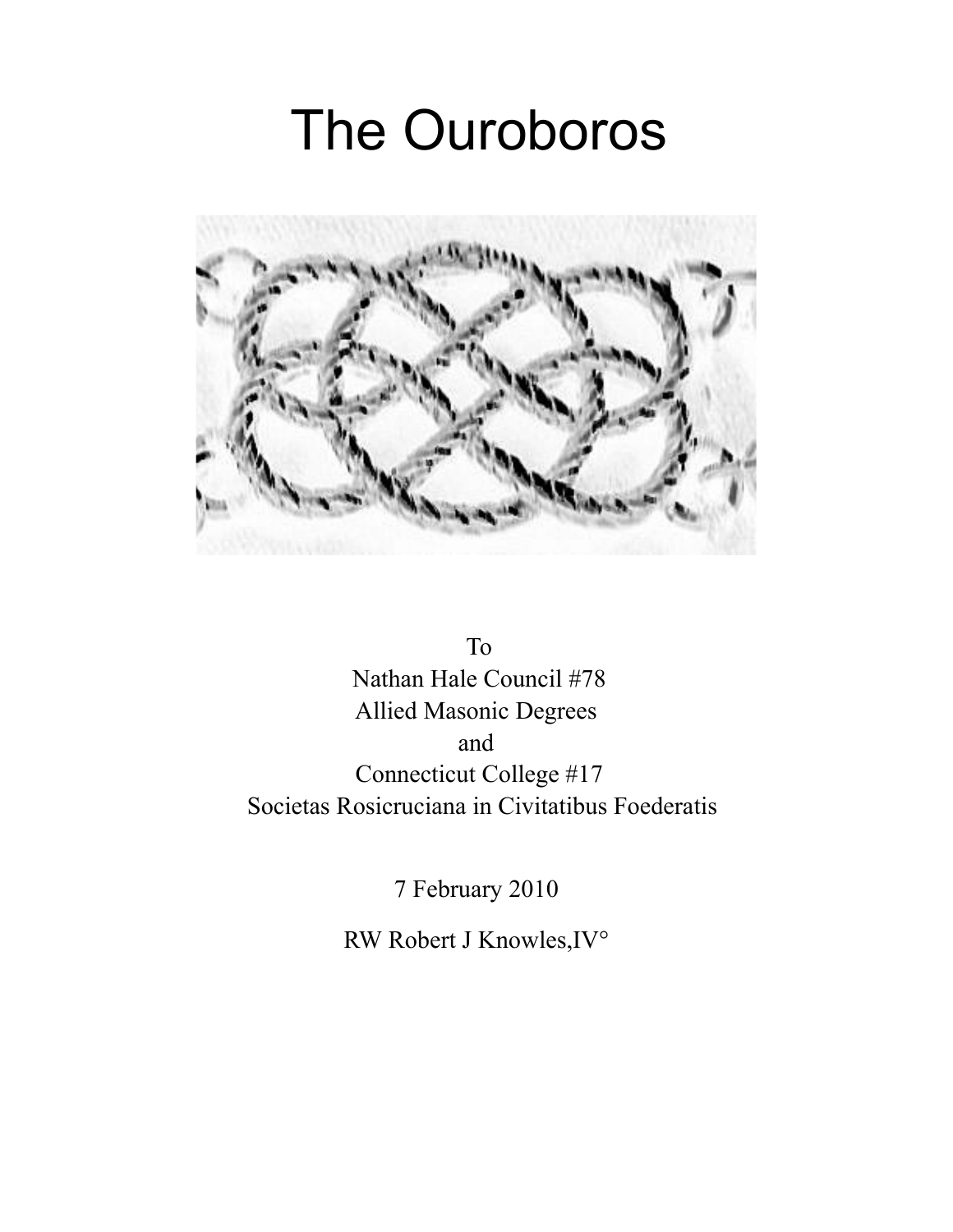#### *Introduction*

This talk arose from a question put to me be a newly-raised Master Mason last spring. Shortly after being raised, he received an e-mail containing a symbol he did not recognize. Owing to the vague source of the e-mail, he sought advice from the Brother who had been mentoring him. That Brother also did not remember encountering the symbol,and suggested he ask me, as the District Deputy for the new Master Mason's Lodge. After showing the new Brother how the symbol is used in this Jurisdiction, I realized that a written explanation might be useful to have on hand.

## *Definition of symbol*

Here is the Oxford English Dictionary's definition for **oroborous**: "*The symbol, usu. in the form of a circle, of a snake (or dragon) eating its tail.*" It also points out that there are alternative spellings<sup>[2](#page-4-1)</sup>, the most common being "*uroborous*". The word is Greek, not surprising because of the antiquity of the emblem. Moreover, in Greek, the prefix "*uro*-" alludes to "*tail*". The symbol can also appear in a double form, either as two serpents in a tail-to-mouth ring or in two tangent circles.



The symbolic allusion involves the ideas of infinity, eternity, and recurrence as in the phrase "*throughout the endless cycles of eternity*" in the Charge for the Super Excellent Master degree<sup>[3](#page-4-2)</sup>.

#### *Masonic use in Connecticut*

The symbol is used sparingly in Masonry, in specialized settings or on seals. In this Jurisdiction it makes one important appearance. Here is an excerpt from the script for the formal (and public) Presentation of a new District Deputy.<sup>[4](#page-4-3)</sup>

> *R.W. Sir. Your purple collar is adorned with several insignias of the fraternity consisting of eight rectangles with the letters "G. L." scrolled therein; four with the square and compasses and four with an entwined "cabletow", in the center of which is the symbol of eternity; the serpent with tail in mouth. In the center at your back ... will fall the Jeremy Cross five pointed star, surrounded by the symbolic sprig of acacia. ....*

> *It is my privilege to place this collar and emblems about your neck. Wear it all times as you travel as our district deputy and dishonor not its privileges nor its responsibilities.*

Notice that, although the ritual writers, by describing it as "*the symbol of eternity*", clearly intended to use the oroborous, they chose not to use the word. The picture on the title page of this work is, in fact, a photograph of one link in the collar of a Connecticut District Deputy.[5](#page-4-4)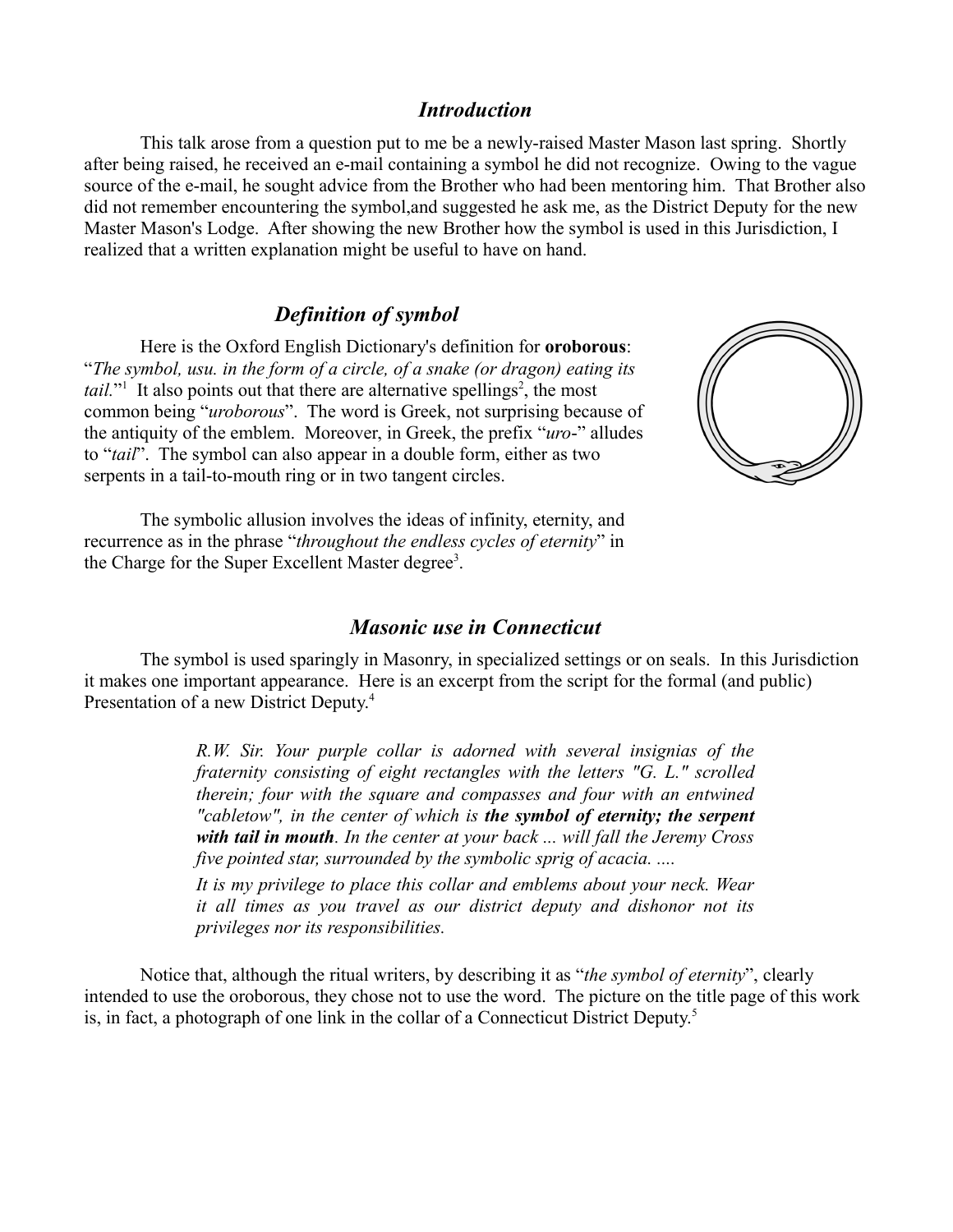#### **RECENT**

The most recent visibility of the Oroborous is likely its use as the logo for a short-lived (1996-1999) television series named Millennium<sup>[6](#page-4-5)</sup>. Created by Chris Carter, of *The X-Files* fame, one of its themes was the recurrence of events from the end of the First Millennium. This is probably how most people would recognize the symbol. However the darkness of the series may have tarnished the historical positive meaning of the symbol.



In 1926, E. R. Eddison wrote a fantasy-adventure trilogy. The first book carried the title "*The Worm Ouroboros*" [7](#page-4-6) . The trilogy enjoyed a cult resurgence in the mid 1960s though the early 1970s. The themes are difficult to follow, but involve the possibility that the same events recur, possibly taking place on different planes of reality.

The most interesting modern instance of the symbol comes from Organic Chemistry. An often retold story has chemist August Kekulé telling how his dream of a serpent swallowing its tail led him to the idea now known as the Benzene Ring, a principle fundamental to the science of organic chemistry.





OUROBOROS



#### ALCHEMICAL

In today's schools, we are taught that alchemy is essentially a superstition, which Paracelsus, in (1493 - 1541), replaced with the foundations of modern chemistry. This

ignores the documented fact the Paracelsus was both a Chemist (in the modern use of the term) and an Alchemist (in the medieval sense). We, as fraters of Connecticut College, know better: that while the transmutation of lead into gold may be a myth, it may also have been a metaphor for the subduing of one's

passions. How (and when) these ideas may have flowed between Alchemy and Masonry may be unknowable, but certainly the possibility existed. Observe the appearance, in an Alchemical work, of an Orobouous surrounding an instance of Solomon's Seal<sup>[8](#page-4-7)</sup>.

Next to it is a vertical example<sup>[9](#page-4-8)</sup> representing the principle "*As Above, so Below*", a maxim also appearing in Masonry

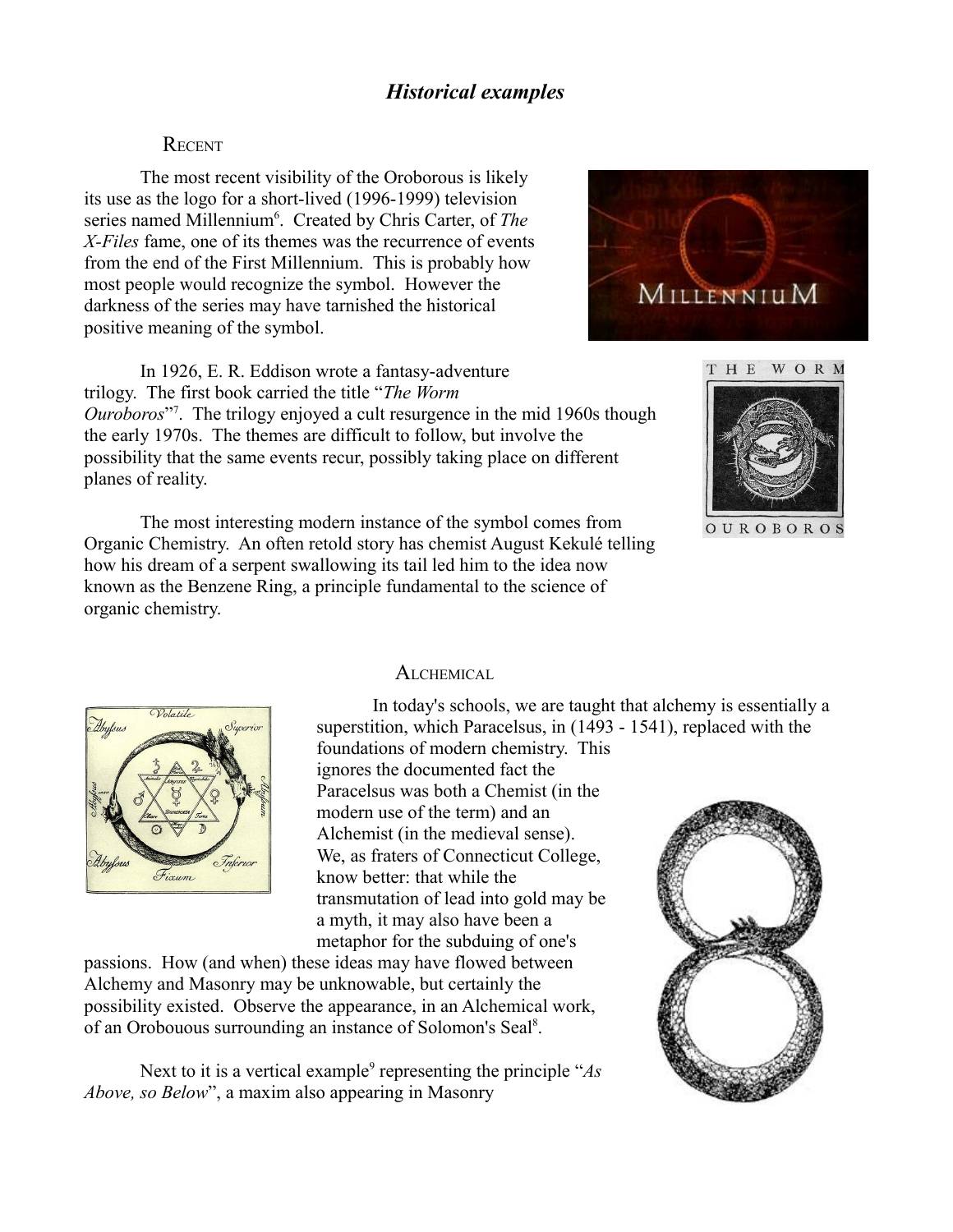### **ANCIENT**

The earliest recorded use of the oroborous is found in ancient Egypt.<sup>[10](#page-4-9)</sup>

# *Conclusio[n](#page-4-10)*



It should be clear that this ancient symbol is benign and carries a fundamentally positive meaning, which may, unfortunately, have become weakened by misunderstood common use.

I thank RWB Charles A Buck for providing the one page needed; the Presentation script is not readily available (there are simply not that many copies). Thanks are also due the University of Connecticut Waterbury Campus Libraries and computer resources for making this project easier.

Any opinions expressed are my own and do not represent either the University of Connecticut or the Grand Lodge AF&AM of Connecticut.